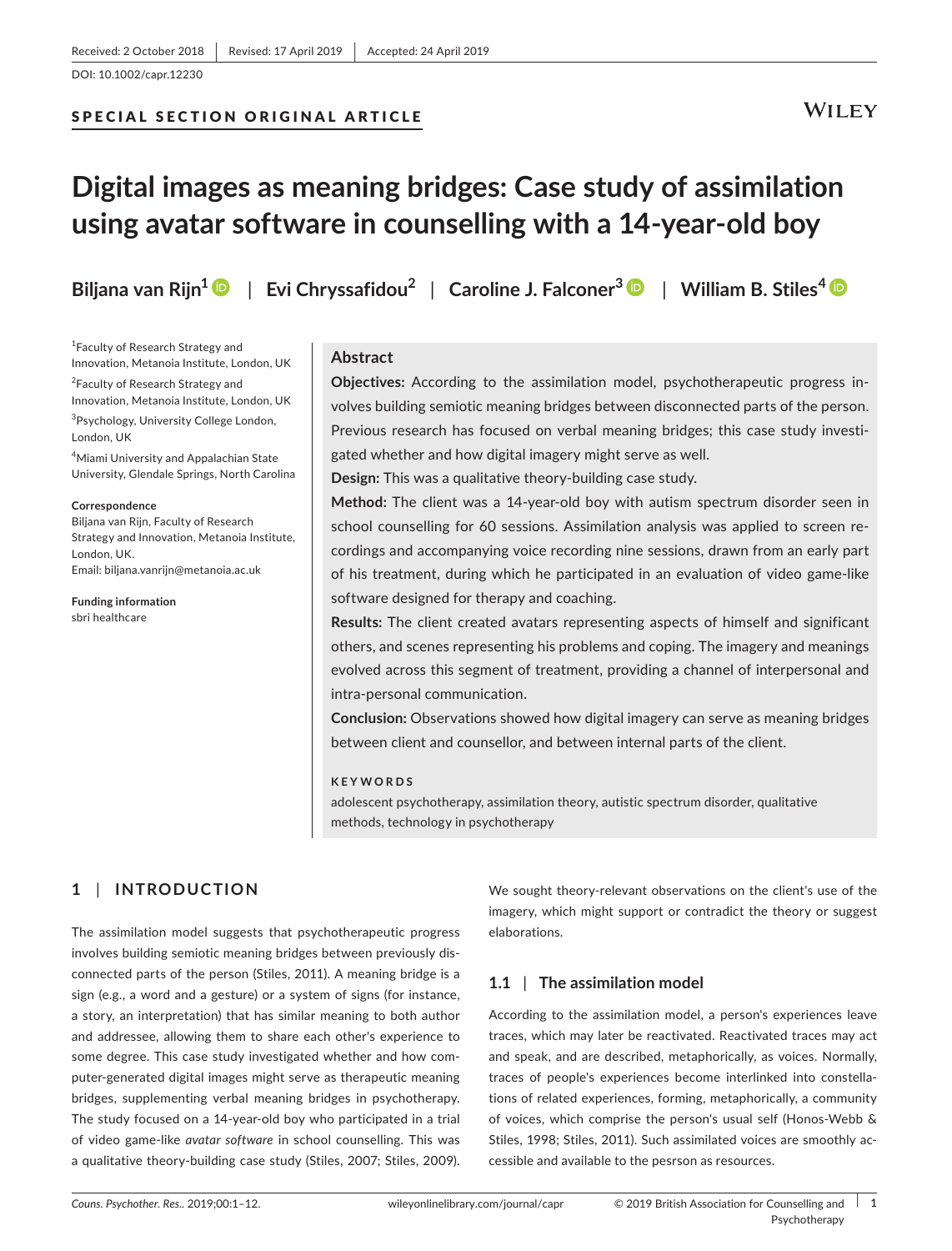Some experiences, however, remain unassimilated because they are incompatible with the usual self or are threatening, fright‐ ening or painful. In successful psychotherapy, clients build meaning bridges to such problematic experiences, first with the therapist and then with his or her own community of voices, reducing dis‐ tress and allowing smooth access. A series of theory‐building case studies has suggested that assimilation follows a developmen‐ tal course summarised in the assimilation of problematic experi‐ ences sequence (APES; Basto et al., 2018; Brinegar, Salvi, Stiles, & Greenberg, 2006; Stiles, 2011; Stiles & Glick, 2002), described later.

Meaning bridges may be simple words or phrases or they may be self-narratives or interpretations (Brinegar et al., 2006; Stiles, 2011). Whereas previous assimilation research has focused on verbal meaning bridges, this case study explored whether and how visual imagery might also be used to share and link experiences.

## **1.2** | **Counselling for autistic spectrum disorder**

Autistic spectrum disorder (ASD) is classified by the DSM‐5 (APA, 2013) amongst the group of neurodevelopmental disorders, which have an early developmental onset and result in impairments in social and personal functioning. ASD leads to a range of symptoms resulting in difficulties in social interactions and functioning, and repetitive patterns of behaviour, interests and activities (APA, 2013). These symptoms have impact on developing and maintain‐ ing reciprocal social relationships. ASD can range in the levels of severity and the requirements for support in everyday functioning. However, by the time children reach secondary school, they perform less well than their peers in nearly all areas of school adjustment and are rated as more anxious and withdrawn, as well as more opposi‐ tional and aggressive (Ashburner, Ziviani, & Rodger, 2008). Research by Samson, Huber, and Ruch (2011) found that 45% of adults diag‐ nosed with Asperger's syndrome experienced fear of being laughed at, compared to only 6% of adults without the diagnosis. Although aggression has been identified as an issue for adolescents with ASD, there is also evidence that they are perceived as different and be‐ come a target for bullying. This is particularly the case for those with high functioning ASD, who attend mainstream schools (Auger, 2013). In addition, social isolation exacerbates the effects of bullying (Humphrey & Symes, 2010).

In the UK, school counselling is one of the prime settings to de‐ liver mental health interventions for young people, with a potential to reduce its associated stigma (Kavanagh et al., 2009). Humanistic school-based counselling is the most common type of counselling for young people in the UK (Cooper, 2013), focusing on empowering clients to make changes in their life by exploring their inner world and expressing emotions with an empathic and attuned adult.

#### **1.3** | **Avatar software as a therapeutic tool**

To investigate the use of images in therapy, we drew one case from an evaluation study (Cooper, Van Rijn, & Chryssafidou,

2018; van Rijn, Cooper, & Chryssafidou, 2018) of a proprietary video game‐like tool developed for therapy and coaching, which we call avatar software. The software allows clients to create digital visual representations of their inner worlds, and life situations, including avatars (virtual people) representing themselves and others. A more detailed description of this avatar software is presented later. Results of the evaluation study showed that taking part in the intervention, which involved access to the soft‐ ware for approximately 10 counselling sessions, was associated with small-to-medium reductions in personal distress and an increase in self‐compassion for male clients and for those starting a new episode of therapy. The intervention was experienced as more satisfying and helpful by male clients than by female clients, and by those who reported they had been diagnosed with learning difficulties, including ASD (Cooper et al., 2018; van Rijn et al., 2018). We speculate that the attractiveness to learning disabled and ASD‐spectrum clients might meet the predominantly visual thinking style of this group (Anderson & Morris, 2006; Donoghue, Stallard, & Kucia, 2010; Paxton & Estay, 2007).

This avatar software was of the sort described as the "client as avatar" model (Rehm et al., 2016), in which the client is rep‐ resented as an avatar, along with other representations of the client's external reality or internal self. The therapist's role is to help the client to navigate through and reflect on the scenes. The therapist is not necessarily represented in the virtual world. In a study of using this avatar software as an adjunct to face‐to‐face group therapy in a prison setting, qualitative analysis of interviews suggested that the intervention was acceptable to both the pris‐ oners and the counsellor; and that it facilitated the development of reflection, insight and empathy (van Rijn, Cooper, Jackson, & Wild, 2015). The same software was used in a case study of two adolescent boys, showing that it could be integrated into clinical practice and that it enhanced communication with young people who found communication difficult (Falconer, Davies, Grist, & Stallard, 2019).

The use of digital avatars is an emerging adjunct to psycholog‐ ical therapy (Espie et al., 2016). Avatar‐based approaches, usually in the form of a virtual world populated with avatars on a com‐ puter screen and manipulated using a keyboard and mouse, have been used to investigate positive inter‐ and intra‐personal relating (Hoch et al., 2012; Yuen et al., 2013). For example (Craig et al., 2015; Leff, Williams, Huckvale, Arbuthnot, & Leff, 2013), ther‐ apists instructed clients to customise avatars to represent their auditory hallucinations. A role plays where the therapist spoke the words of the avatar offered an opportunity to interact with their auditory hallucinations in a constructive way. The proposed psychological benefits of digital approaches to therapy, of which avatar‐based approaches are a subset, include greater self‐dis‐ closure due to the disinhibition through psychological distance, access to alternative channels of communication and expression, an arena to explore identity and capitalising on some clients' familiarity with digital media (see Gorini, Gaggioli, Vigna, & Riva, 2008; Rehm et al., 2016).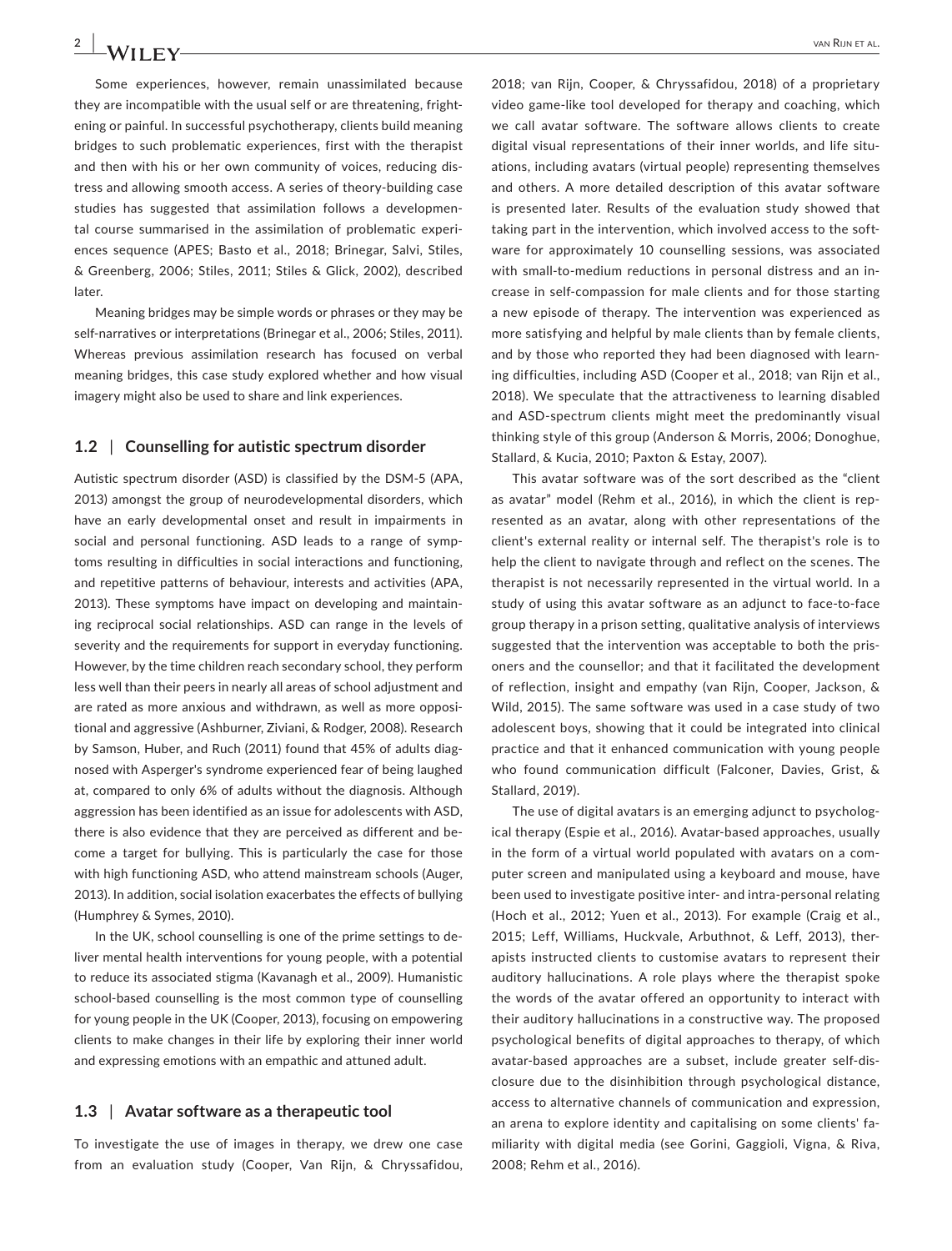# **2** | **RESEARCH AIMS**

We investigated the use of digital imagery in school counselling by Richard (a pseudonym), a 14‐year‐old boy previously diagnosed with ASD. Our aim was to investigate how the digital imagery was used in counselling. We used assimilation analysis (Stiles & Angus, 2001) to examine a series of sessions drawn from a longer course of coun‐ selling. We were particularly interested in how the digital images might be used as meaning bridges, that is, for communication be‐ tween Richard and his counsellor, and for Richard's understanding of himself. Showing how visual imagery can serve as meaning bridges would be a significant elaboration of the assimilation model.

We did not attempt to evaluate the efficacy of the avatar software for use in counselling. Indeed, the material we studied did not afford such an evaluation. To engage in depth with how the software was used during therapy, we used a methodology that would help us to explore the process of change in avatar‐assisted therapy. Theory‐ building case study (Schielke, Fishman, Osatuke, & Stiles, 2009; Stiles, 2007) and assimilation analysis (Stiles & Angus, 2001) pro‐ vided an appropriate approach. Theory‐building case study research seeks to evaluate and strengthen a theory by examining many aspects of the theory in particular cases rather than testing one aspect across many cases, as in statistical hypothesis testing. Generality is specified by the theory (in our case, by the assimilation model), not extrapolated from the (single) case (Stiles, 2009; Stiles, 2017; Stiles & Horvath, 2017). We sought observations relevant to many aspects of the assimilation model, mindful that the observations could sup‐ port or contradict the theory or suggest possible elaborations.

# **3** | **METHOD**

# **3.1** | **Client**

Richard, a 14‐year‐old White British boy, received counselling at school. He had previously been diagnosed with ASD, listed as the reason for his referral. We estimated that his cognitive abilities were in the average range; he presented with fluent language skills, and he was succeeding academically in a regular school environment, though feeling odd and unaccepted amongst his peers at school. Problems and concerns identified in his initial assessment included long‐standing anxiety, self‐esteem and identity issues, anger, and behaviour problems. He had interest and extensive experience in video games, which was relevant to his comfort with the avatar soft‐ ware and to the content of his counselling.

### **3.2** | **Counsellor and treatment**

The counsellor had an Advanced accredited Diploma in Humanistic Counselling and a Certificate in Psychodynamic counselling, with over 6 years of post-qualification experience. This approach focuses on building the therapeutic relationship, empathic enquiry and ac‐ cepting clients and their experience. The counsellor appeared to use this approach; however, there was no formal adherence check.

Sessions took place in a quiet room, the usual setting for counselling in Richard's school.

## **3.3** | **Investigators**

The four investigators included a female psychotherapist and a coun‐ selling psychologist in her 50s, a female researcher in her 40s who had a background in education background, a female researcher in her 30s who had a background in cognitive psychology and virtual reality research, and a male clinical psychologist in his 70s. All four were authors of this report.

### **3.4** | **Avatar software**

The avatar software was designed by ProReal, Ltd. ([http://www.](http://www.proreal.co.uk/) [proreal.co.uk/](http://www.proreal.co.uk/)), a British company, as a therapeutic tool for coun‐ selling and coaching. The action is set in a rural, somewhat mediae‐ val landscape containing hills, fields, a forest, a river and a castle. Androgynous avatars can be created to represent self or others; these can be assigned names, emotions, postures (movements miming attitudes, e.g., "stressing/regretting/OMG"), colours, sizes, and inner voices or thoughts. A variety of props, including bridges, walls, milestones, gravestones roadblocks, treasure chests, platforms, shields, bombs, mirrors and elephants, can be added and labelled. The interactive landscape can be viewed from any avatar's perspective, or from a "roaming" perspective in or above the landscape.

In preparation for the evaluation study from which Richard's case was drawn, counsellors were given guidelines, detailed in a ProReal User Manual (ProReal Ltd, 2015), and trained in using the software by the members of the ProReal Ltd team. During sessions, when the software was in use, the client and counsellor sat facing a single computer screen, side‐by‐side, but at an angle so that they could see each other as well as the screen. At the be‐ ginning of each session, the counsellor would normally invite the client to represent his or her world within the landscape. However, clients were not required to use the software, and clients varied in how much they used it.

### **3.5** | **Ethical procedures**

We sought consent in stages. Participants, parents and counsellors gave initial informed consent for the software evaluation study (Cooper et al., 2018). Following the evaluation study, we asked all the participants for consent to contact them again for potential inclusion in the case study research. Having chosen Richard, we asked him, his parents and his counsellor for consent to use the recorded material in the case study. We removed the personal details, used a pseudonym and kept the school details confidential. In the post-analysis interview, we shared our analysis with Richard and the counsellor, gave them a final opportunity to add or remove any data, and re‐ quested and received their consent to use their materials and report our findings.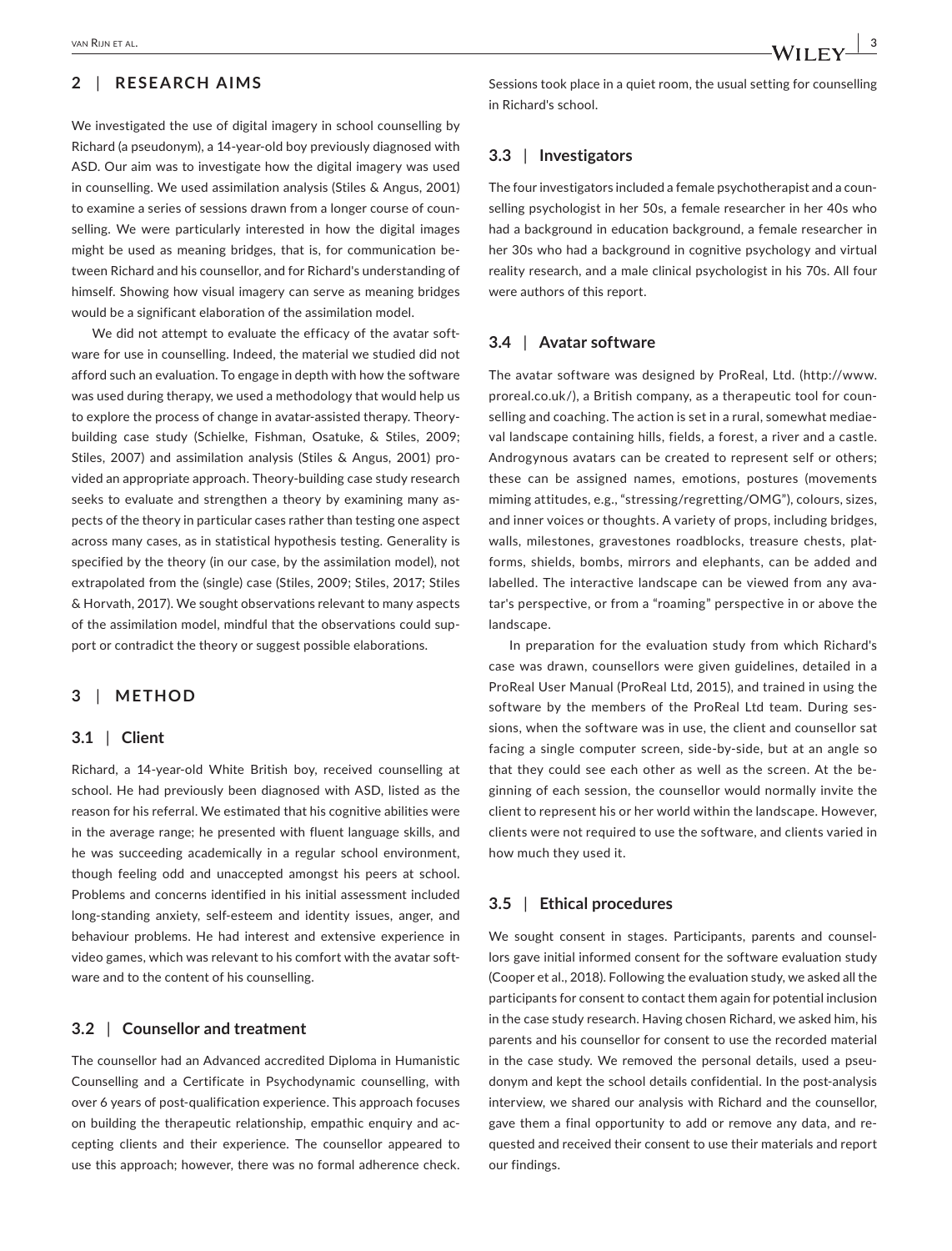# **4 1** *M/II* **<b>EV** *WAN* RIJN ET AL.

## **3.6** | **Case selection**

We sought a case in which the client used the avatar software for at least six sessions, to allow us to potentially observe changes in the use of the imagery. Three clients met all the criteria and gave all the permissions, and we chose Richard, mindful that the evaluation study suggested the avatar software might be particularly acceptable for male clients and those with learning difficulties.

Prior to beginning the software evaluation study, Richard had had 10 sessions with his counsellor. During the study, Richard had 11 sessions (one beyond the study's intended maximum). We have numbered the sessions in sequence to his whole therapy, so his first session at the start of research was his session 11. His final session during the project was his session 21. He used the avatar software during all or part of nine of them. He chose not to use the software in his sessions 16 and 19. After the end of the study, Richard continued in counselling for approximately another 40 sessions.

On the standard measures used in the software evaluation study, Richard showed little change across the 11‐week period we studied. However, as noted earlier, Richard was still in the first third of his 60‐session course of counselling.

# **3.7** | **Case materials**

We used video recordings of the onscreen images and accompanying audio recording of the dialogue in the portions of the nine counselling sessions during which Richard used the software, and we made ver‐ batim transcripts of the audio recordings. In sessions 11–15, Richard used the software for all or most of his 50 min. However, in session 11, there was no audio recording due to a technical failure. Richard did not use the software at all in sessions 16 and 19, and in sessions 17, 18, 20 and 21, he used it for only 25, 16, 22 and 27 min, respec‐ tively. We did not have recordings or transcripts of other portions of these sessions or of any other sessions. We also used transcripts of the semi‐structured interviews with Richard and with his counsellor.

# **3.8** | **Assimilation of problematic experiences sequence**

The APES describes the developing relation of a problematic experi‐ ence (or voice) to the person's usual self (or community of voices) across successful treatment (Stiles, 2011; Stiles & Angus, 2001). The current version includes eight stages or levels, numbered 0–7:

- (0) Warded off/dissociated,
- (1) Unwanted thoughts/active avoidance,
- (2) Vague awareness/emergence (often with considerable distress),
- (3) Problem statement/clarification (naming the problem, so it can be talked about and worked on),
- (4) Understanding/insight (or, equivalently, mutual understanding between voices),
- (5) Application/working through (adjusting the understanding in daily life),
- (6) Resourcefulness/problem solution (using the formerly problem‐ atic experience as a resource) and
- (7) Integration/mastery (the experience/voice is a part of the self).

Clients may enter therapy at any stage, and any movement through the sequence may be regarded as progress (Stiles & Glick, 2002; Stiles et al., 1991). The APES is considered a continuum, and intermediate stages are possible (for instance, 2.3, 3.6). Brinegar et al. (2006) dis‐ tinguished a series of sub‐stages between stages 3 and 4 that proved useful in this study:

- (3.2) rapid crossfire, as the problematic and dominant community voices express their contrasting views,
- (3.4) entitlement, as the problematic voice asserts its position more forcefully,

(3.6) respect and attention, as the voices listen to each other and (3.8) joint search for a mutually acceptable formulation.

The APES has sometimes been used as a formal rating scale. However, we did not do formal ratings but instead used it only to spec‐ ify our own interpretations.

#### **3.9** | **Assimilation analysis**

The four investigators applied assimilation analysis (Stiles & Angus, 2001) to the recordings of the onscreen imagery with background audio and transcripts. This procedure can be described in four steps. These steps were conducted by each investigator independently, with periodic video conferences to discuss impressions and progress (Schielke et al., 2009).

# **3.9.1** | **Familiarisation**

The investigators intensively studied the recordings and read the transcripts, making notes and/or using qualitative analysis software.

# **3.9.2** | **Theme identification**

Based on the acquired familiarity and notes, the investigators identi‐ fied salient and therapeutically important themes and worked towards a consensus formulation of a focal theme.

### **3.9.3** | **Extraction of theme‐related material**

Session material, including screenshots and dialogue relevant to the focal theme, was excerpted and examined in sequence to highlight Richard's work.

# **3.9.4** | **Interpretation and writing**

The observations were described and interpreted in theoretical terms. APES stages were used to specify estimates of the prob‐ lem's degree of assimilation. Initially, the investigators maintained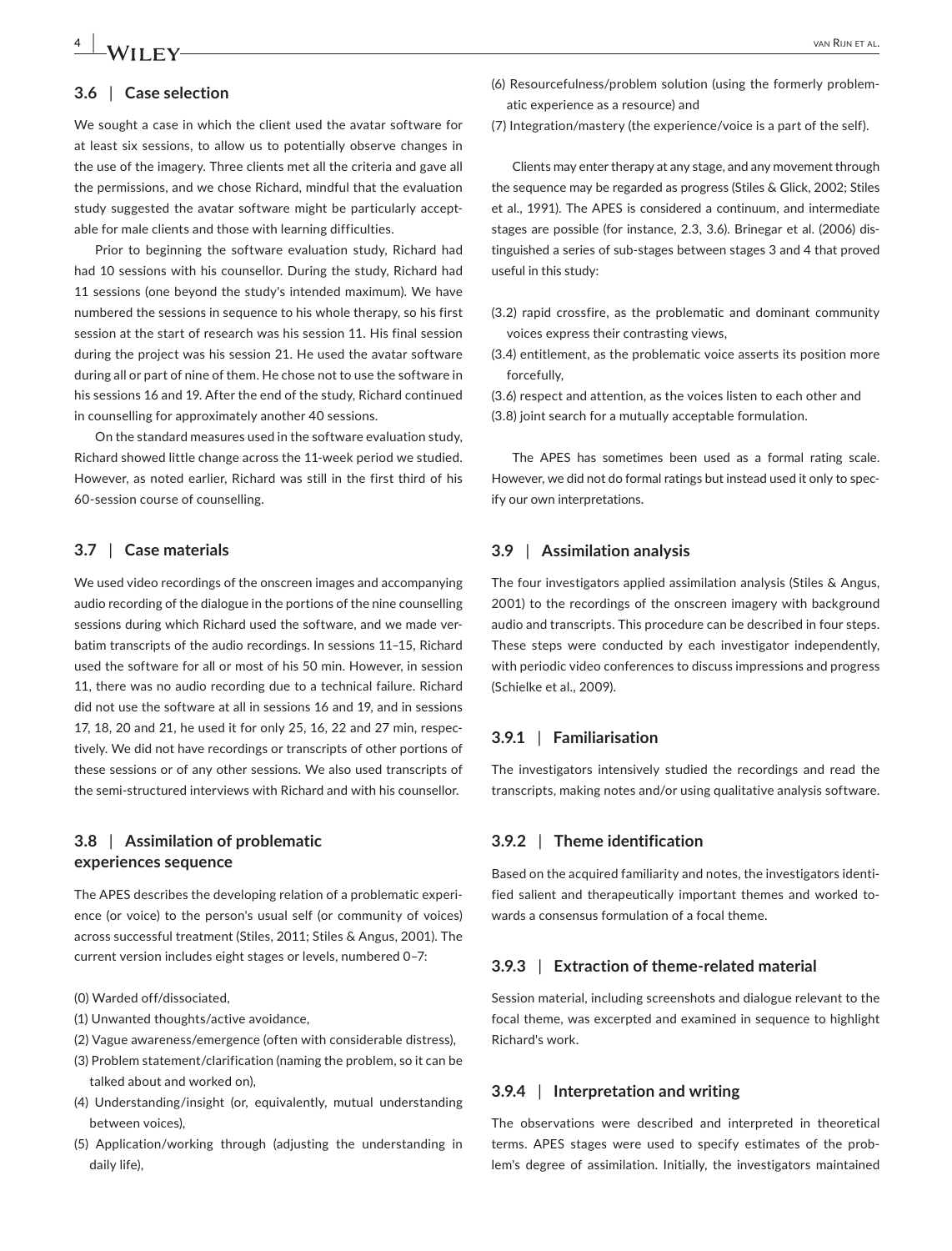separate versions of the descriptions and interpretations of session events and drafts of the report. Periodically, investigators posted their current versions on a shared server. In this way, ideas and text were shared freely, while being independently retained if each investigator felt it represented the best interpretation (Schielke et al., 2009). Later, these separate accounts were integrated.

The interpretations drew on familiarity with all sessions. Meanings that might not have been apparent in an isolated moment or image could be understood in the context of material that oc‐ curred earlier or later.

The process of interpretation was not quick, simple, straightfor‐ ward or linear. Each investigator alternated between the material and interpretations, drawing on each other's growing understanding. In the end, Richard's work seemed understandable, even systematic, and we have tried to represent this understanding in reporting the results.

# **3.9.5** | **Post‐analysis interviews**

One of the investigators presented a synopsis of the interpreta‐ tions, illustrated with screenshots, and interviewed Richard and the counsellor separately for about 40 min each. The interview was semi-structured and consisted of open questions, probes for agreements or disagreements, and invitations to rephrase the interpreta‐ tions. Both were again asked for (and gave) their consent to publish the analysis. Their comments were integrated into this report.

# **4** | **RESULTS**

#### **4.1** | **Focal theme: Being different**

We focused our analysis on Richard's problematic experience of being different, which was salient in all the sessions we studied. This theme encompassed his longing to be "normal", and experiences of not be‐ longing and not fitting in. Richard attributed his difference mainly to his ASD diagnosis. He reported that his peers at school sometimes "mocked" him, treated him as different or odd, and laughed at him for reasons he did not understand, at least initially. On the other hand, amongst his video gaming peers (for instance, in an after‐school games workshop he frequented and in online groups), he was accepted and even admired in some respects. In the post-analysis interviews, both Richard and his counsellor agreed that being different was the central problem addressed in the whole treatment, not only in the segment we studied. In terms of assimilation theory, Richard's distressing experiences of being different were at odds with his dominant self (community of voices), challenging his sense of self‐identity and self‐worth.

#### **4.2** | **Richard's use of the avatar software**

Richard took quickly to the avatar software, requiring little orienta‐ tion, perhaps partly because he had extensive online gaming experi‐ ence. He used avatars to represent aspects of himself and others, and props as metaphors for his problems and ways of coping. In contrast, Richard's verbal responses were usually brief, agreeing or occasionally disagreeing with the counsellor's verbal reflections and summaries or giving short responses to questions and comments by the counsellor.

Richard constructed 13 main scenes, which are listed in Table 1, numbered in the order constructed. These are illustrated with screen‐ shots in an Appendix S1 (we recommend viewing these along with the text of the results). The first five scenes, which seemed to ar‐ ticulate Richard's focal problematic experience of being different, were constructed in session 11, the first session where he used the software. He returned to these five scenes and modified them in subsequent sessions to reflect changes in his circumstances and feelings. To respect space limitations, we present only scenes 1, 4 and 5 which show developments in his focal problematic experience; and scenes 6, 9, 12 and 13, which show key aspects of his dominant community of voices and the process of change. We have briefly de‐ scribed scenes 2, 3, 7, 8, 10 and 11 in Table 1 and in the Discussion.

# **4.2.1** | **Scene 1. Inside the secure castle walls**

Richard first created a scene within the walls of the castle, later de‐ scribed as a "secure base", in which he placed a black avatar representing himself. He added avatars that he named Objective 1, Objective 2 and so forth, later identified as peers with whom he wanted more positive social contacts. He also added three milestone props labelled with recent accomplishments, including "gained cop‐ ing strategies," "joined CCF workshop" (a gaming group) and "saw super moon" (witnessed a rare astronomical event). A campfire prop in the middle, labelled "happiness," seemed to confirm that this first scene referred to contents of his usual self, inside the walls where he felt safe. A screenshot appears as Scene 1a in the Appendix S1.

In retrospect, the juxtaposition of his achievements (milestones) with his objectives (making positive contact with peers) seemed a meaningful step. This was not yet a clear statement of the central problem, but it noted some important elements (APES 2.8).

In session 13, he piled many platform props on top of each other to build a stairway to the top of the castle wall, giving him a view of the world outside the castle. He added a further black avatar, which he named Spectator, at the top, initially with a neutral emoticon, later changed to happy, and a speech/thought, "everything is peaceful" (Scene 1b in Appendix S1). In response to the counsellor's questions, Richard characterised the Spectator:

> It's like how I'd watch everything within like, this, in the same sense that I'm watching it from the outside. So, I guess spectator represents myself in reality watching all of this.

#### **4.2.2** | **Scene 4. The treasure of normality**

Still in session 11, Richard chose a sunlit forest glade and added a section of wall, which he labelled "cannot get past it," with a treasure chest behind it labelled "normal." (Scene 4a in Appendix S1). He added a black avatar named Fitting In on the other side of the wall from the chest with a "crying and stressed" emoticon, a posture of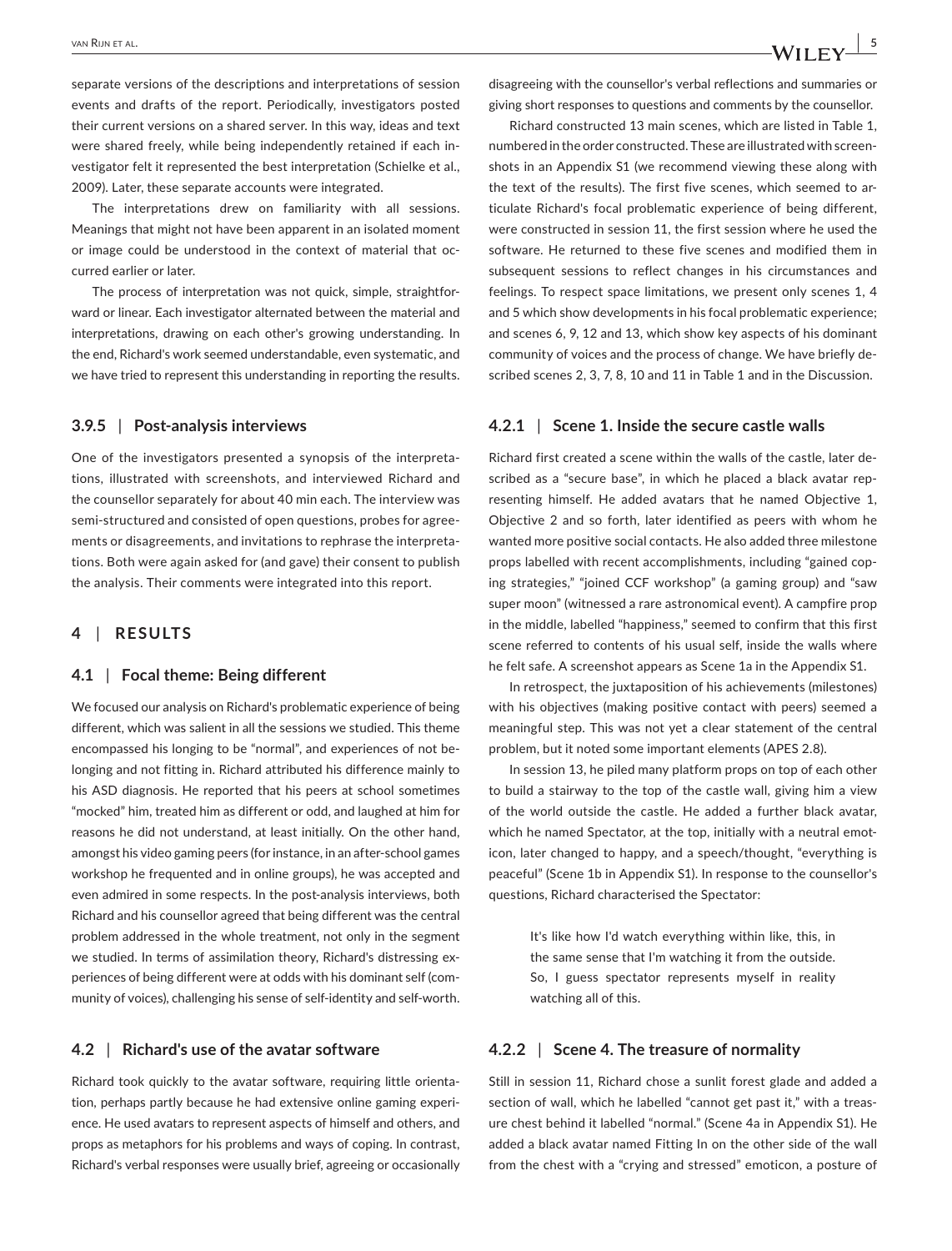# **6 1** *A/II* **FX/** *NA/II* **FX/** *P*

TABLE 1 Overview of principal scenes with relation to focal theme and assimilation of problematic experiences sequence (APES) stage

| <b>Overview of scenes</b>                              | Appendix                                                                                      | <b>Focal theme</b>                                                                   | <b>APES</b> stage                                                       |
|--------------------------------------------------------|-----------------------------------------------------------------------------------------------|--------------------------------------------------------------------------------------|-------------------------------------------------------------------------|
| Scene 1. Inside the secure<br>castle walls             | Scene 1a. Inside the secure castle walls<br>Scene 1b. Spectator avatar above the castle walls | Representation of feeling safe                                                       | 2.8 Formulating<br>the problem                                          |
| Scene 2. Roadblocks to<br>cope with anxiety            | Scene 2. Roadblocks to cope with anxiety                                                      | Avoiding anxiety and self-criticism                                                  | 2.8 Formulating<br>the problem                                          |
| Scene 3. Riverbank.<br>Dealing with<br>distractibility | Scene 3. Riverbank (dealing with distractibility)                                             | Difficulties with attention and<br>concentration                                     | 2.8 Formulating<br>the problem                                          |
| Scene 4. The treasure of<br>normality                  | Scene 4a. The treasure of normality<br>Scene 4b. More treasure chests                         | Inability to reach "being normal"                                                    | 3.0. Problem<br>statement and<br>clarification                          |
| Scene 5. Minefield of<br>memories                      | Scene 5. Minefield of memories                                                                | Difficult memories of being<br>laughed at                                            | 3.0. Problem<br>statement and<br>clarification                          |
| Scene 6. Elephant as<br>games server                   | Scene 6. Elephant as games server (gaming<br>community)                                       | Acceptance within the gaming<br>community                                            | 3.0. Problem<br>statement and<br>clarification                          |
| Scene 7. Gravestones and<br>Halloween                  | Scene 7. Gravestones and Halloween                                                            | Experiences of not fitting in                                                        | 3.4. A problem-<br>atic voice is<br>allowed space for<br>reflection     |
| Scene 8. Games workshop                                | Scene 8. Games workshop (enclosed and secure)                                                 | An activity centre where Richard<br>feels accepted.                                  | 3.0. Problem<br>statement and<br>clarification                          |
| Scene 9. Pacing through<br>the landscape               | No individual image                                                                           | Reflection on how pacing onscreen<br>enabled Richard to stay still in the<br>session | 3.2. Rapid cross-<br>fire between<br>problematic and<br>dominant voices |
| Scene 10. Bridge with<br>beacons                       | Scene 10. Bridge with beacons                                                                 | Feeling connected                                                                    | 3.6 Accepting the<br>problematic ex-<br>perience of being<br>different  |
| Scene 11. Angry troll in<br>the tunnel                 | Scene 11a. The tunnel<br>Scene 11b Angry troll in the tunnel                                  | Expressed but unacknowledged<br>anger                                                | No APES rating                                                          |
| Scene 12. Dancing around<br>the fire                   | Scene 12. Dancing around the fire (friends as health<br>boosts)                               | Positive experiences of gaming                                                       | 3.6. Continued<br>work on problem<br>statement and<br>clarification     |
| Scene 13. Monument and<br>a mirror                     | Scene 13a. Monument and mirror<br>Scene 13b. Everything is peaceful                           | Beginnings of self-acceptance                                                        | 3.8. Joint working<br>between domi-<br>nant and prob-<br>lematic voices |

"stressing/regretting/OMG," and an inner voice saying, "I can see it but I cannot achieve it." To us, this was an eloquent and poignant representation of his problematic experience of being different (APES 3.0; problem statement/clarification).

Early in session 13, Richard returned to this scene and increased the number and size of the treasure chests, all labelled "normal" (Scene 4b in Appendix S1):

Counsellor: What does that mean for you today?

Richard: Like, because I've been hard to fit in amongst everybody else… Like, because everything that like, happens is like, it always happens like, different for other people other than myself. And then it's like, al‐ ways seem like other people and then I get treated like really differently.

Counsellor: Okay. So what does the normal mean today in that treasure chest? Is that what you would like to be then?

Richard: Yes.

…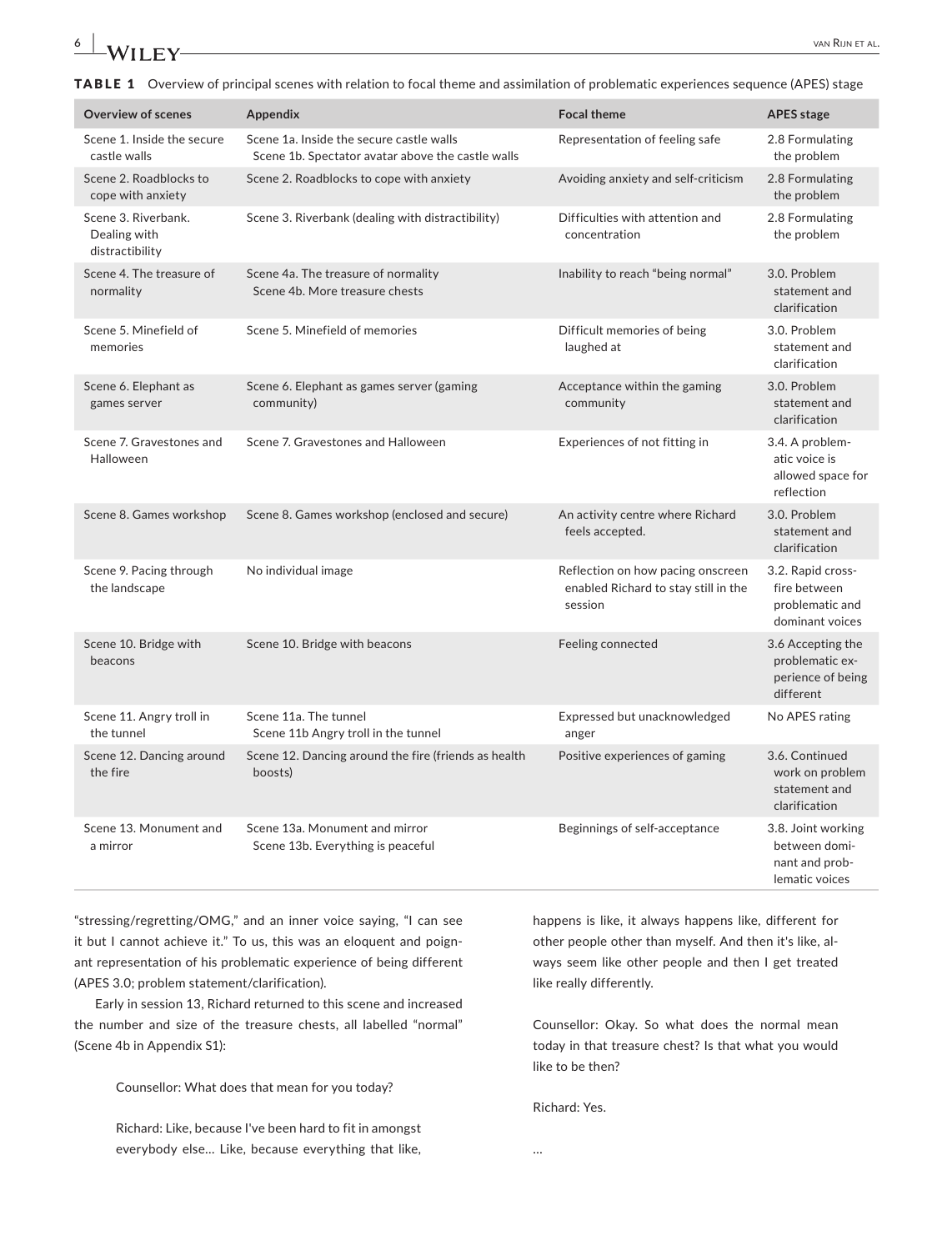Counsellor: So is that the goal then? Is that the trea‐ sure, the feeling like you're fitting in?

Richard: Yes.

Richard seemed to use the images as part of his inner dialogue about the problem.

> Counsellor: So I'm just wondering, is the significance of having more treasure chests, or bigger treasure chests, means that your desire to be normal is bigger, or that you feel more normal?

Richard: It's the desire to be normal is bigger.

Counsellor: Is that because you feel less like you're fitting in then?

Richard: Yes.

# **4.2.3** | **Scene 5. Minefield of memories**

Still in session 11, Richard created an avatar named Spectator. In a patch of grass, he placed a sign saying "memories," two treasure chests labelled as "good" and three bombs (round, with lit fuses) labelled as "bad." A Spectator avatar looked at the scene, while an inner voice said, "some things are okay and others are not" (Scene 5 in Appendix S1).

In session 12, he returned to this minefield and deleted two bombs. The counsellor commented:

> Counsellor: Okay, so that was different from last week, so … you've got two less of those bombs and you still kept the memories, which is your treasure chest as well. All right. Okay, but there's still a bit of a bomb going on there but not as much.

> Richard: I had them all here because … at the moment I keep, like, accidentally doing things that seem to… That other people find funny, like, at my expense.

> Counsellor: Okay, what, like, in school, do you mean? What, like what, for instance?

> Richard: I said something, like, I didn't… Nothing rude or anything. I, like, shared my opinion. Then it was, like, a whole bunch of people started laughing at me.

> Counsellor: Okay, so that's, sort of, representing that fitting in thing, then?

In APES terms, Richard seemed to be trying to make sense of why his peers laughed at him, working on the problem in the range of APES 3.

## **4.2.4** | **Scene 6. Elephant as games server**

In session 12, Richard introduced his involvement in the gaming subculture. He used an elephant to represent an online games server. He put three avatars on the back of the elephant to represent other gamers and coloured them "yellow, like warning chevrons" (Scene 6 in Appendix S1).

> Counsellor: And you said before that it's easier in some ways, talking to people online than in reality?

> Richard: Yes. See, they don't know who I am, so they don't have anything to mock me for before they meet me.

> Counsellor: Is that the dangerous, hazardous yellow bit then, mocking?

Richard: Yes.

We understood this image as Richard's dominant community conveying a context where he was not different, offering a positive side to the dialogue about his experience of being different.

# **4.2.5** | **Scene 9. Moving through the landscape**

Throughout his treatment, Richard often moved his perspective rap‐ idly through the virtual landscape (Scene 9 is not in the Appendix S1 because it could not be adequately represented in a still screenshot). This was particularly evident when difficult topics emerged. Richard offered an account in session 14:

> Counsellor:... but what I've noticed is you've been running around quite a lot, and...

> Richard: Yes, otherwise I'd end up like goofing around a lot in reality; like I am the bloke pacing around in circles. Like if I wasn't sat down I'd be walking around the table, and I probably would have done it about 200 times by now.

> Counsellor: So that, so the... so you're using the avatar to do the pacing for you?

> Richard: Yes. I don't need to exercise ‐ the avatar can do that.

In session 15, following his constructing a cosy image representing his games workshop (scene 8), Richard described an online game he called "Minecraft for autistic people," where he also felt he fitted in. As

Richard: Yes.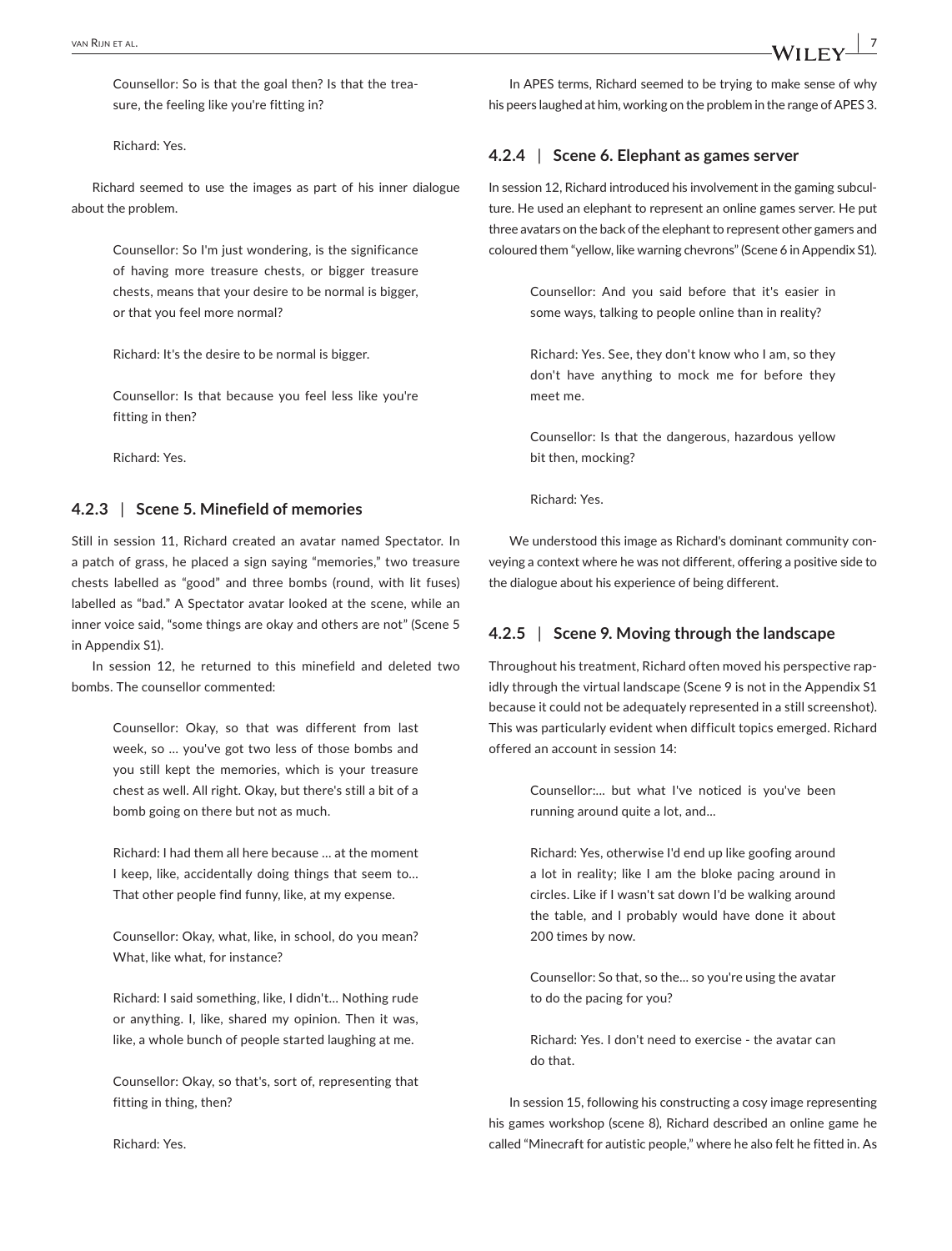he did this, he used an avatar to run and jump through the landscape. The counsellor encouraged Richard to reflect on his ASD diagnosis.

> Counsellor: If you're talking about your difficulty with having that diagnosis, is there any way you can por‐ tray that, I suppose, how you feel about it. Is it a dif‐ ficult thing to…?

> Richard: (moving to a different scene) Not really. I can jump off here now (referring to the avatar), like, it's huge. Right, that's big.

The sudden changes in subject might be understood as APES 3.2 (rapid crossfire between voices; Brinegar et al., 2006). The counsellor persisted, and eventually, Richard settled into the discussion:

> Counsellor: Okay, what's the worst thing about being autistic for you?

> Richard: Because it's like I'm not normal and basically, compared to everyone else, I'm mentally defected.

...

Counsellor: is it because that's the thing that's diffi‐ cult for you, sort of, making sense of the rest of the world and other people, because they're different?

Richard: Yes.

Counsellor: Because in a way, to you, they're the ones that are different, aren't they?

Richard: Yes, but I know that I'm actually the one who's different. It feels like they're different but then it's actually me…

This exploration was the most direct verbal exploration of Richard's focal theme in the material we studied.

# **4.2.6** | **Scene 12. Dancing around the fire**

In session 18, Richard constructed a still more positive image of his experiences in gaming. He recreated a scene from an online game with friends that depicted their avatars dancing around a fire (Scene 12 in Appendix S1). He explained that the act of coming together provided a "health boost" to the virtual characters. Richard gave his avatar the posture of "celebrating/cheering," while the two friends were given the postures "showing direction/leading" and "open/being up for it."

Counsellor: What do you mean health boosts?

Richard: Like in the game it like heals you, your char‐ acter, but then it also looks funny because your char‐ acters actually do dance…

Richard: [This feels good because] it's a lot more so‐ cial than things in real life tend to be, I guess. …

Counsellor: Well, I guess the point is that it makes you feel like you're interacting and having fun with other people, which I guess is, creates a feeling of what, wellbeing or happiness with you.

Richard: Yes.

To us, "health boosts" seemed an apt metaphor for the social acceptance Richard gained from his partic‐ ipation in gaming, a positive contribution by his dominant community of voices to the dialogue with his problem (perhaps APES 3.6).

# **4.2.7** | **Scene 13. Monument and mirror**

In session 21, to be sure he had used all the available props, Richard built a complex, pyramid of them, called a "monument," and put an avatar representing himself at the top (Scene 13a in Appendix S1). During this process, he discovered a mirror prop, and this led to an exchange concerning how he felt about himself:

> Counsellor: Is there anything you like when you look in the mirror?

Richard: Yes.

Counsellor: What do you like?

Richard: Myself, but not for appearances.

Counsellor: You like your internal self?

Richard: Yes.

Counsellor: That's a really good thing, isn't it?

Richard: Yes.

To us, this explicit self‐acceptance suggested coming to terms with his experience of being different, the sort of mutually acceptable formulation by problematic and dominant voice characteristic of APES 3.8. Towards the end of the session, he used the "everything is peace‐ ful" Spectator avatar to climb his platform stairs to the top of the castle wall and survey the scenes he had built (Scene 13b in Appendix S1).

### **4.3** | **Post‐analysis interviews**

In the post-analysis interview, Richard examined the screenshots, read parts of the synopsis and responded to questions. He clearly re‐ membered his use of the software and the specifics of the scenes. He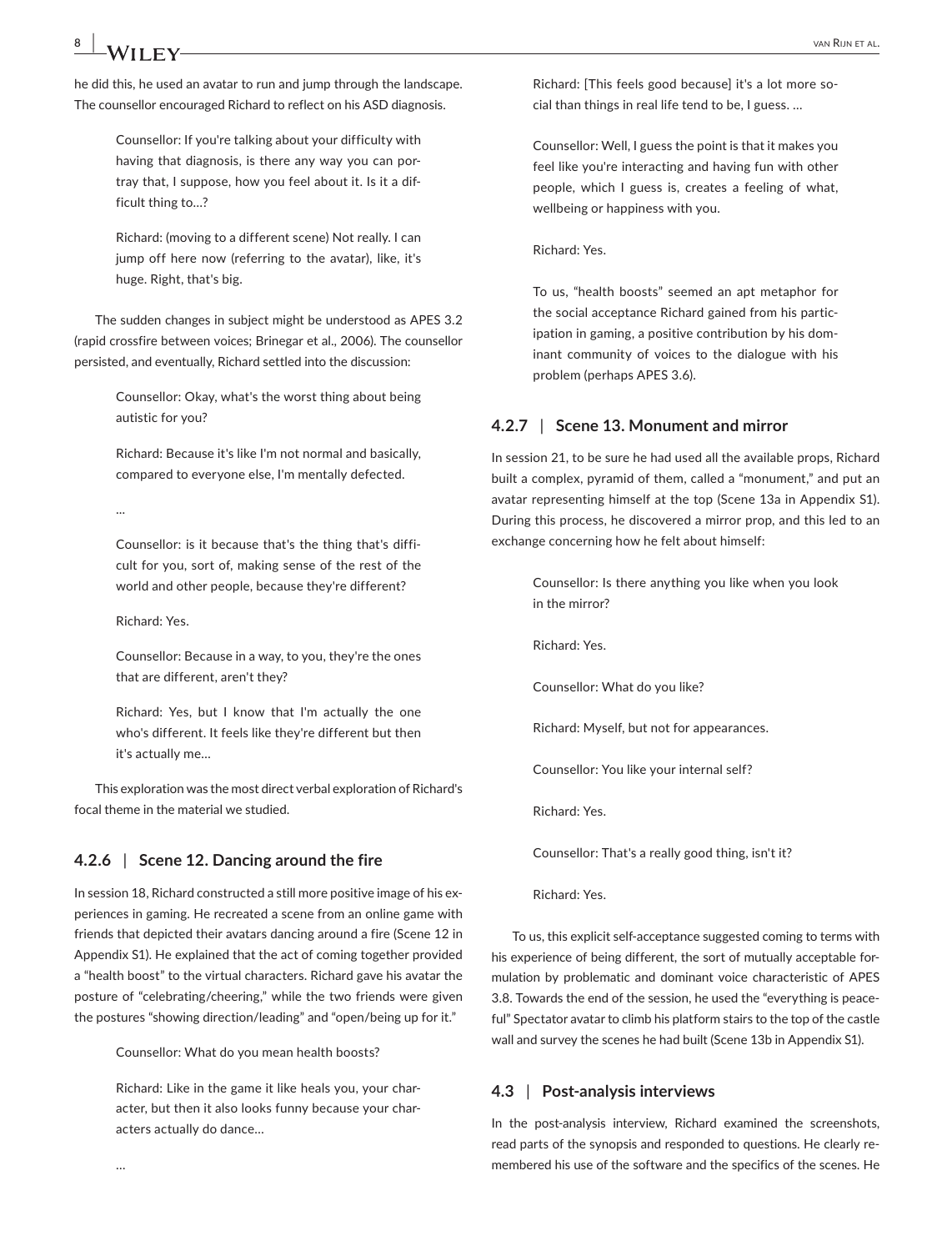confirmed that the theme of being different was central in his counselling and generally agreed with most interpretations of the scenes, such as the castle being a "secure base," the game server representing a sense of belonging to the online gaming community and the scenes with the walls and the bombs referring to his struggles with being different.

The counsellor also generally agreed with our interpretations of Richard's imagery as well as with Richard's experience of being dif‐ ferent as the central problem addressed in the therapy. She could not recall the scenes and labels as easily as Richard could.

In response to questions about progress over the whole therapy, Richard said he thought not much had changed, whereas the counsellor said she saw large improvements in self‐confidence and reductions in distress.

# **5** | **DISCUSSION**

The digital imagery clearly and sometimes poignantly conveyed Richard's problematic experience of being different. As Richard created his digital world, the counsellor followed, reflected, inquired and verbalised the experiences to which the images referred. Richard seemed to use the images to conceptualise and work with the focal theme as well as to convey his experiences, suggesting they were meaning bridges intra‐personally as well as with the counsellor. The images were also meaning bridges to the investigators, vividly conveying Richard's experience to us and, we hope, to you as readers. This expansion of the concept of meaning bridges is a new addition to the assimilation model (Stiles, 2009; Stiles, 2009; Stiles, 2011). In effect, the images provided an additional metaphor for the traces of experiences previously de‐ scribed (metaphorically) as voices within the assimilation model.

# **5.1** | **Richard's path**

According to our interpretation, in the segment of treatment we studied (sessions 11–21 out of about 60), Richard worked first to formulate his problematic experience of being different from his peers and not fitting in and his desire to be normal. He began ses‐ sion 11 by representing his interpersonal objectives as avatars and his recent achievements as milestones in the safe interior of the castle (scene 1). Next, in a more exposed location outside the castle walls (scene 2), he represented protecting himself (an ava‐ tar) from anxiety (another avatar) by avoidant coping mechanisms (roadblocks). He represented his unsuccessful efforts at overcom‐ ing his attention problems as trying to reach treasure chests (ideas and concepts) on the opposite bank of a river (scene 3). In scene 4, he represented himself (an avatar) as distraught because he was prevented by his ASD (impassable walls) from being normal (treas‐ ure chests). And in scene 5, he represented himself as a spectator surveying a minefield of his own good and bad memories (treas‐ ure chests and bombs). In our judgement, during this sequence, Richard's problematic experience of being different moved from partially formulated but still a bit vague (APES 2.8) to being clearly stated using the digital images (APES 3.0).

Richard returned to each of the five initial scenes from time to time, elaborating them or depicting new developments in his life. And he created new scenes to represent aspects of this work. He examined how he appeared different or odd to other people. For example, gravestone props (scene 7) led to an examination of oth‐ ers' negative reaction to a previous Halloween costume as a cultist. Pacing through the digital landscape (scene 9) expressed his restlessness and led to a discussion of his inability to keep still. Feelings arising from intersession negative experiences were expressed in imagery (e.g., feeling like an angry troll in a dark tunnel in scene 11b).

Other images expressed being accepted in his computer gaming community, which seemed increasingly positive sessions. Scene 6 expressed some ambivalence about gamers with unknown attitudes (an elephant ridden by avatars coloured yellow to signal risk). Scene 8 expressed safety with known gamers (a cosy representation of the games workshop). And scene 12 expressed joy and energy (dancing around a fire).

These visual representations of his problem, his difference and ways he was normal seemed to be parts of a potential meaning bridge that could encompass both Richard's self‐esteem and his experiences of being treated as different. It was not what he wished, but by ac‐ cepting his symptoms and experiences of being different, he could accept himself more fully, just as María came to assimilate and accept her incurable physical symptom of dizziness in another assimilation study (Gabalda, 2006). A representation of connection in scene 10 (bea‐ cons visible across the landscape) following a discussion of his autism seemed to acknowledge a self that included ASD. Likewise, his reaction to the mirror prop (that he liked himself, "but not for appearances"; scene 13) could be a metaphor for coming to terms with his different. We judged his problem had reached about APES stage 3.8 by session 21; his dominant community and problematic voices were working jointly towards an acceptant understanding of being different.

# **5.2** | **Being different in adolescence**

The desire to be normal and fit in is typically salient in adolescence (Coie, Terry, Lenox, Lochman, & Hyman, 1995; Somerville, 2013), but Richard's concerns were probably exacerbated by his ASD. Some of the distinctive behaviours he discussed (for instance, con‐ stant movement, repetitive behaviours, distractibility) and limited social sensitivity are consistent with an ASD diagnosis (American Psychiatric Association, 2013). Young people diagnosed with ASD are often seen as odd or different and may be socially excluded, misunderstood, bullied and laughed at (Cousins, 2002; Humphrey & Lewis, 2008; Jackson, 2003; Jones, Zahl, & Huws, 2001; Portway, 2006; Willey, 1999; Wilson, 2017).

# **5.3** | **Using digital imagery in psychotherapeutic work**

We learned Richard's visual language only slowly, and undoubtedly, we and the counsellor missed or misinterpreted some of his meanings. On the other hand, after spending months with Richard's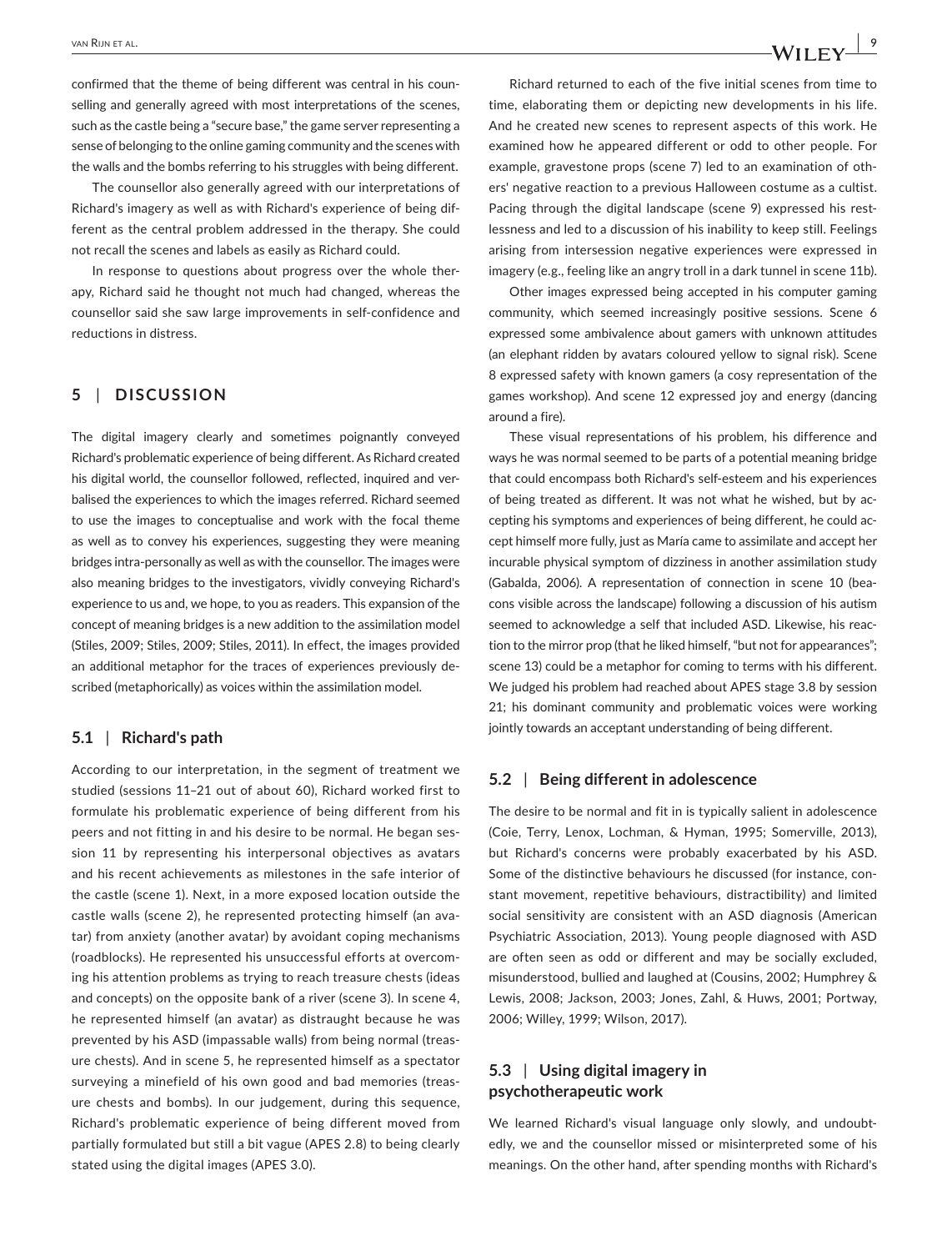images, we may have understood some meanings that Richard him‐ self did not fully appreciate.

It seemed to us that Richard used the images to formulate his prob‐ lem and to work on it. We and the counsellor translated the images into words to understand what was going on, but this did not seem essen‐ tial for Richard. Digital media may be particularly valuable for clients on the autistic spectrum, who may have a predominantly visual thinking style (Anderson & Morris, 2006; Donoghue, Stallard, & Kucia, 2010; Paxton & Estay, 2007). The images clearly and sometimes poignantly conveyed Richard's dilemma, though it took us a while to learn his vi‐ sual language. Theoretically, as he used the images to share his experi‐ ence with the counsellor, Richard could also see his own productions, making his experience more salient or clearer to his other inner voices, allowing him to reflect on his own psychological changes.

Naturally, Richard's counselling involved words as well as images. His verbal responses were usually brief, but he responsively agreed (or occasionally disagreed) with the counsellor's more detailed re‐ flections and summaries. Richard's virtual pacing through the digital landscape increased when he talked about distressing events, but this pacing seemed to help him sit still and stay on topic. Perhaps his re‐ petitive use of platforms in scene 1 and bridges in scenes 11b and 13a was a sign of his ASD. The avatar software also offered handy ways to change the topic when the discussion of a problem exceeded the upper limit of his comfort zone (Leiman & Stiles, 2001; Ribeiro et al., 2014); frequently, he began talking about features of the software when the counsellor asked about potentially distressing material.

Richard's Spectator avatars (in scenes 1, 5, and 13 and elsewhere) were always apart, observing from the top of the castle, from a riverbank or from behind a wall. These avatars could refer to an experience of separateness and difference. Alternatively, they could refer to what some theorists have called an observer position (Leiman, 2004), a man‐ ifestation of reflective functioning, mindfulness or an observing ego, which can be contrasted with an enmeshed, experiencing position. Richard's spectators observed scenes representing his internal world, so in a sense, they represented thinking about his own mental processes, a positive prognostic sign. Theoretically, they may represent the internal voice of the aggregated experience of self‐observation built from his experiences in the treatment itself. In his post-analysis interview, Richard disagreed with the interpretation that the spectator avatars were a metaphor for being an outsider. Rather, he described them merely as a way to view things from above—closer to the inter‐ pretation that the Spectator represented an observer position.

Our observations did not speak to the effectiveness of the digital imagery in reducing symptoms, but to its effectiveness in facilitating communication. Richard was articulate in describ‐ ing his problems and shifting attitudes using the digital imagery. Sometimes the imagery conveyed his feelings directly (albeit metaphorically); other times, it was a springboard for verbal ex‐ ploration. Richard entered counselling adept at using digital im‐ agery through his gaming experience. Many clients would not be so adept. Alternatively, digital imagery might provide a resource for other clients unaccustomed to communicating psychologically difficult material verbally, such as adolescent boys and those on

the autistic spectrum (Anderson & Morris, 2006; Donoghue et al., 2010; Paxton & Estay, 2007).

# **6** | **LIMITATIONS**

This study was limited by the relatively narrow window of observa‐ tion—parts of only nine sessions drawn from a 60‐session treatment. We knew little of Richard's personal circumstances or history and had no diagnostic evaluation. Our APES ratings were not independ‐ ent and should be regarded as specifying rather than supporting our interpretations.

In theory‐building research, one does not generalise from observations; the theory specifies its own range of application (Stiles, 2009; Stiles, 2009). Our observations do suggest an elab‐ oration that assimilation theory could encompass imagery as a supplement to verbal expression for constructing interpersonal and intra‐personal meaning bridges. Of course, like all theoretical formulations, this elaboration is tentative and requires support in further research.

#### **ACKNOWLEDGEMENTS**

We would like to thank counsellors and clients who took part in this project. This research was grant funded by SBRI health care [https://](https://sbrihealthcare.co.uk) [sbrihealthcare.co.uk](https://sbrihealthcare.co.uk) who support the development of new technologies in health care in the UK. ProReal Ltd., the software developers, were the receivers of the grant. They commissioned the independ‐ ent research team, of which all four authors were members, and pro‐ vided the software. None of the researchers was directly employed by ProReal Ltd.

### **ORCID**

*Biljana van Rijn* <https://orcid.org/0000-0003-0313-6459> *Caroline J. Falconer* <https://orcid.org/0000-0002-6707-5184> *William B. Stiles* <https://orcid.org/0000-0001-7740-0609>

#### **REFERENCES**

- American Psychiatric Association (2013). *Diagnostic and statistical man‐ ual of mental disorders. DSM‐5 TM*, 5th ed. Washington, DC; London, UK: American Psychiatric Publishing.
- Anderson, S., & Morris, J. (2006). Cognitive behaviour therapy for peo‐ ple with asperger syndrome. *Behavioural and Cognitive Psychotherapy*, *34*(3), 293–303.
- Ashburner, J., Ziviani, J., & Rodger, S. (2008). Sensory processing and classroom emotional, behavioral, and educational outcomes in children with autism spectrum disorder. *The American Journal of Occupational Therapy*, *62*(5), 564–573.
- Auger, R. (2013). Autism spectrum disorders: A research review for school counselors. *Professional School Counseling*, *16*(4), 256–268. <https://doi.org/10.5330/PSC.n.2013-16.256>
- Basto, I., Stiles, W. B., Bento, T., Pinheiro, P., Mendes, I., Rijo, D., & Salgado, J. (2018). Fluctuation in the assimilation of problematic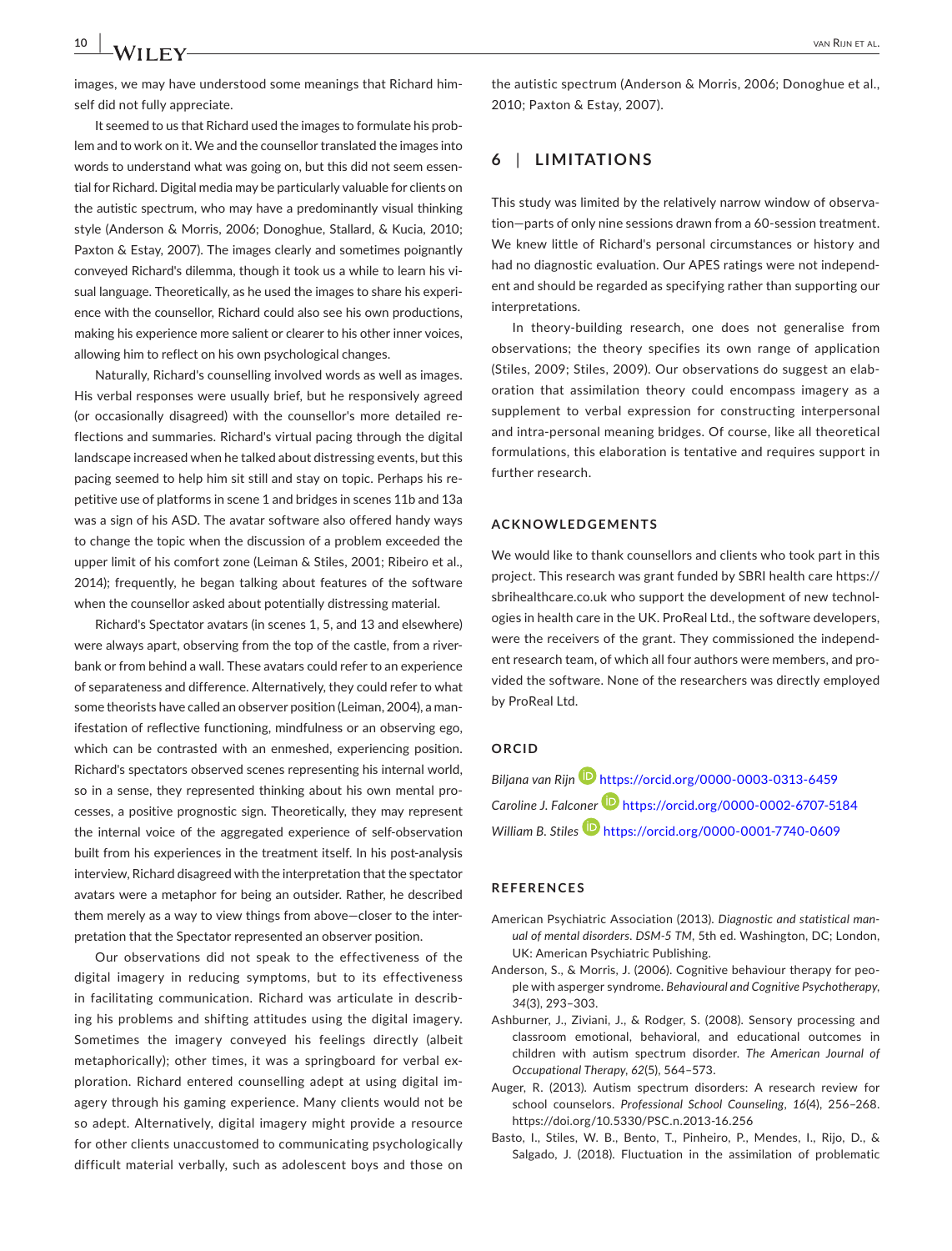experiences: A case study of dynamic systems analysis. *Frontiers in Psychology*, *9*(1119). <https://doi.org/10.3389/fpsyg.2018.01119>

- Brinegar, M. G., Salvi, L. M., Stiles, W. B., & Greenberg, L. S. (2006). Building a meaning bridge: therapeutic progress from problem for‐ mulation to understanding. *Journal of Counselling Psychology*, *53*(2), 165–180.<https://doi.org/10.1037/0022-0167.53.2.165>
- Coie, J., Terry, R., Lenox, K., Lochman, J., & Hyman, C. (1995). Childhood peer rejection and aggression as predictors of stable patterns of ad‐ olescent disorder. *Development and Psychopathology*, *7*(4), 697–713. <https://doi.org/10.1017/s0954579400006799>
- Cooper, M. (2013). *School‐based counselling in UK secondary schools: A review and critical evaluation*. Lutterworth, UK: BACP/ CounsellingMindEd.
- Cooper, M., Van Rijn, B., & Chryssafidou, E. (2018). Avatar‐based coun‐ selling for psychological distress in secondary school pupils: pilot evaluation. *British Journal of Guidance and Counselling*, *18*, 1–14. [https](https://doi.org/10.1080/03069885.2018.1506567) [://doi.org/10.1080/03069885.2018.1506567](https://doi.org/10.1080/03069885.2018.1506567)
- Cousins, E. (2002). *Exploring the experience of a late diagnosis of asperger syndrome and high‐functioning autism: a review of relevant theory, re‐ search and methodology* (unpublished doctoral thesis). University of Exeter, Exeter, UK.
- Craig, T. K. J., Rus‐Calafell, M., Ward, T., Fornells‐Ambrojo, M., McCrone, P., Emsley, R., & Garety, P. (2015). The effects of an audio visual as‐ sisted therapy aid for refractory auditory hallucinations (AVATAR therapy): Study protocol for a randomised controlled trial. *Trials*, *16*, 349.<https://doi.org/10.1186/s13063-015-0888-6>
- Donoghue, K., Stallard, P., & Kucia, J. (2010). The clinical practice of cognitive behavioural therapy for children and young people with a diag‐ nosis of Asperger's Syndrome. *Clinical Child Psychology and Psychiatry*, *16*(1), 89–102.<https://doi.org/10.1177/1359104509355019>
- Espie, C. A., Luik, A. I., Cape, J., Drake, C. L., Siriwardena, A. N., Ong, J. C., … Kyle, S. D. (2016). Digital cognitive behavioural therapy for insom‐ nia versus sleep hygiene education: The impact of improved sleep on functional health, quality of life and psychological well‐being. Study protocol for a randomised controlled trial. *Trials*, *17*, 257. [https://doi.](https://doi.org/10.1186/s13063-016-1364-7) [org/10.1186/s13063-016-1364-7](https://doi.org/10.1186/s13063-016-1364-7)
- Falconer, C. J., Davies, E. B., Grist, R., & Stallard, P. (2019). Innovations in practice: Avatar‐based virtual reality in camhs talking therapy: Two exploratory case studies. *Child and Adolescent Mental Health*. [https://](https://doi.org/10.1111/camh.12326) [doi.org/10.1111/camh.12326](https://doi.org/10.1111/camh.12326)
- Gabalda, I. C. (2006). The assimilation of problematic experiences in lin‐ guistic therapy of evaluation: How did maría assimilate the experi‐ ence of dizziness? *Psychotherapy Research*, *16*(4), 422–435. [https://](https://doi.org/10.1080/10503300600756436) [doi.org/10.1080/10503300600756436](https://doi.org/10.1080/10503300600756436)
- Gorini, A., Gaggioli, A., Vigna, C., & Riva, G. (2008). A second life for eHealth: Prospects for the use of 3‐D virtual worlds in clinical psy‐ chology. *Journal of medical Internet research*, *10*(3), e21. [https://doi.](https://doi.org/10.2196/jmir.1029) [org/10.2196/jmir.1029](https://doi.org/10.2196/jmir.1029)
- Hoch, D. B., Watson, A. J., Linton, D. A., Bello, H. E., Senelly, M., Milik, M. T., … Kvedar, J. C. (2012). The feasibility and impact of delivering a mind‐body intervention in a virtual world. *PLoS ONE*, *7*(3), e33843. <https://doi.org/10.1371/journal.pone.0033843>
- Honos‐Webb, L., & Stiles, W. B. (1998). Reformulation of assimilation analysis in terms of voices. *Psychotherapy: Theory, Research, Practice, Training*, *35*(1), 23–33.<https://doi.org/10.1037/h0087682>
- Humphrey, N., & Lewis, S. (2008). 'Make me normal': The views and ex‐ periences of pupils on the autistic spectrum in mainstream second‐ ary schools. *Autism*, *12*(1), 23–46. [https://doi.org/10.1177/13623](https://doi.org/10.1177/1362361307085267) [61307085267](https://doi.org/10.1177/1362361307085267)
- Humphrey, N., & Symes, W. (2010). Perceptions of social support and experience of bullying among pupils with autistic spectrum disorders in mainstream secondary schools. *European Journal of Special Needs Education*, *25*(1), 77–91. [https://doi.org/10.1080/0885625090](https://doi.org/10.1080/08856250903450855) [3450855](https://doi.org/10.1080/08856250903450855)
- Jackson, L. (2003). *Freaks, geeks and asperger syndrome: A user guide to adolescence*. London, UK: Jessica Kingsley Publishers Ltd.
- Jones, R. S. P., Zahl, A., & Huws, J. C. (2001). First‐hand accounts of emotional experiences in autism: A qualitative analysis. *Disability and Society*, *16*(3), 393–401. [https://doi.org/10.1080/0968759012](https://doi.org/10.1080/09687590120045950) [0045950](https://doi.org/10.1080/09687590120045950)
- Kavanagh, J., Oliver, S., Caird, J., Tucker, H., Greaves, A., Harden, A., & Thomas, J. (2009). *Inequalities and the mental health of young people: A systematic review of secondard school‐based cognitive behavioural in‐ terventions*. London, UK: EPPI‐Centre.
- Leff, J., Williams, G., Huckvale, M. A., Arbuthnot, M., & Leff, A. P. (2013). Computer‐assisted therapy for medication‐resistant auditory hallu‐ cinations: proof‐of‐concept study. *The British Journal of Psychiatry*, *202*(6), 428–433.<https://doi.org/10.1192/bjp.bp.112.124883>
- Leiman, M. (2004). Dialogical sequence analysis. In H.J.M. Hermans & G. Dimaggio (Eds.), *The dialogical self in psychotherapy*, (pp. 255–269). London, UK: Bruner and Routledge.
- Leiman, M., & Stiles, W. B. (2001). Dialogical sequence analysis and the zone of proximal development as conceptual enhancements to the assimilation model: The case of Jan revisited. *Psychotherapy Research*, *11*(3), 311–330. <https://doi.org/10.1080/713663986>
- Paxton, K., & Estay, I. A. (2007). *Counselling people on autistic spectrum: A practical manual*. London, UK: Jessica Kingsley Publishers Ltd.
- Portway, S. M. (2006). *Living with Asperger's syndrome‐the phenomenon of 'not quite fitting in'* (unpublished doctoral thesis). London, UK.
- ProReal Ltd. (2015). *Avatar-based counselling: A manual for practitioners*. London, IL: ProReal Ltd.
- Rehm, I. C., Foenander, E., Wallace, K., Abbott, J.‐A. M., Kyrios, M., & Thomas, N. (2016). What role can avatars play in e-mental health interventions? exploring new models of client-therapist interaction. *Frontiers in Psychiatry*, *7*, 186. [https://doi.org/10.3389/](https://doi.org/10.3389/fpsyt.2016.00186) [fpsyt.2016.00186](https://doi.org/10.3389/fpsyt.2016.00186)
- Ribeiro, A. P., Ribeiro, E., Loura, J., Gonçalves, M. M., Stiles, W. B., Horvath, A. O., & Sousa, I. (2014). Therapeutic collaboration and resistance: Describing the nature and quality of the therapeutic relationship within ambivalence events using the Therapeutic Collaboration Coding System. *Psychotherapy Research*, *24*(3), 346– 359. <https://doi.org/10.1080/10503307.2013.856042>
- Samson, A. C., Huber, O., & Ruch, W. (2011). Teasing, ridiculing and the relation to the fear of being laughed at in individuals with Asperger's syndrome. *Journal of Autism and Developmental Disorders*, *41*(4), 475– 483.<https://doi.org/10.1007/s10803-010-1071-2>
- Schielke, H. J., Fishman, J. L., Osatuke, K., & Stiles, W. B. (2009). Creative consensus on interpretations of qualitative data: The Ward method. *Psychotherapy Research*, *19*(4–5), 558–565. [https://doi.](https://doi.org/10.1080/10503300802621180) [org/10.1080/10503300802621180](https://doi.org/10.1080/10503300802621180)
- Somerville, L. H. (2013). The teenage brain: sensitivity to social evaluation. *Current Directions in Psychological Science*, *22*(2), 121–127. [https://](https://doi.org/10.1177/0963721413476512) [doi.org/10.1177/0963721413476512](https://doi.org/10.1177/0963721413476512)
- Stiles, W. B. (2007). Theory‐building case studies of counselling and psy‐ chotherapy. *Counselling and Psychotherapy Research*, *7*(2), 122–127. <https://doi.org/10.1080/14733140701356742>
- Stiles, W. B. (2009). Logical operations in theory‐building case stud‐ ies. *Pragmatic Case Studies in Psychotherapy*, *5*(3), 9–22. [https://doi.](https://doi.org/10.14713/pcsp.v5i3.973) [org/10.14713/pcsp.v5i3.973](https://doi.org/10.14713/pcsp.v5i3.973)
- Stiles, W. B. (2009). Responsiveness as an obstacle for psychotherapy outcome research: It's worse than you hink. *Clinical Psychology: Science and Practice*, *16*(1), 86–91. [https://doi.](https://doi.org/10.1111/j.1468-2850.2009.01148.x) [org/10.1111/j.1468-2850.2009.01148.x](https://doi.org/10.1111/j.1468-2850.2009.01148.x)
- Stiles, W. B. (2011). Coming to terms. *Psychotherapy Research*, *21*(4), 367– 384.<https://doi.org/10.1080/10503307.2011.582186>
- Stiles, W. B. (2017). Theory-building case studies. In D. Murphy (Ed.), *Counselling psychology: A textbook for study and practice*, (pp. 439– 452). Chichester, UK: Wiley.